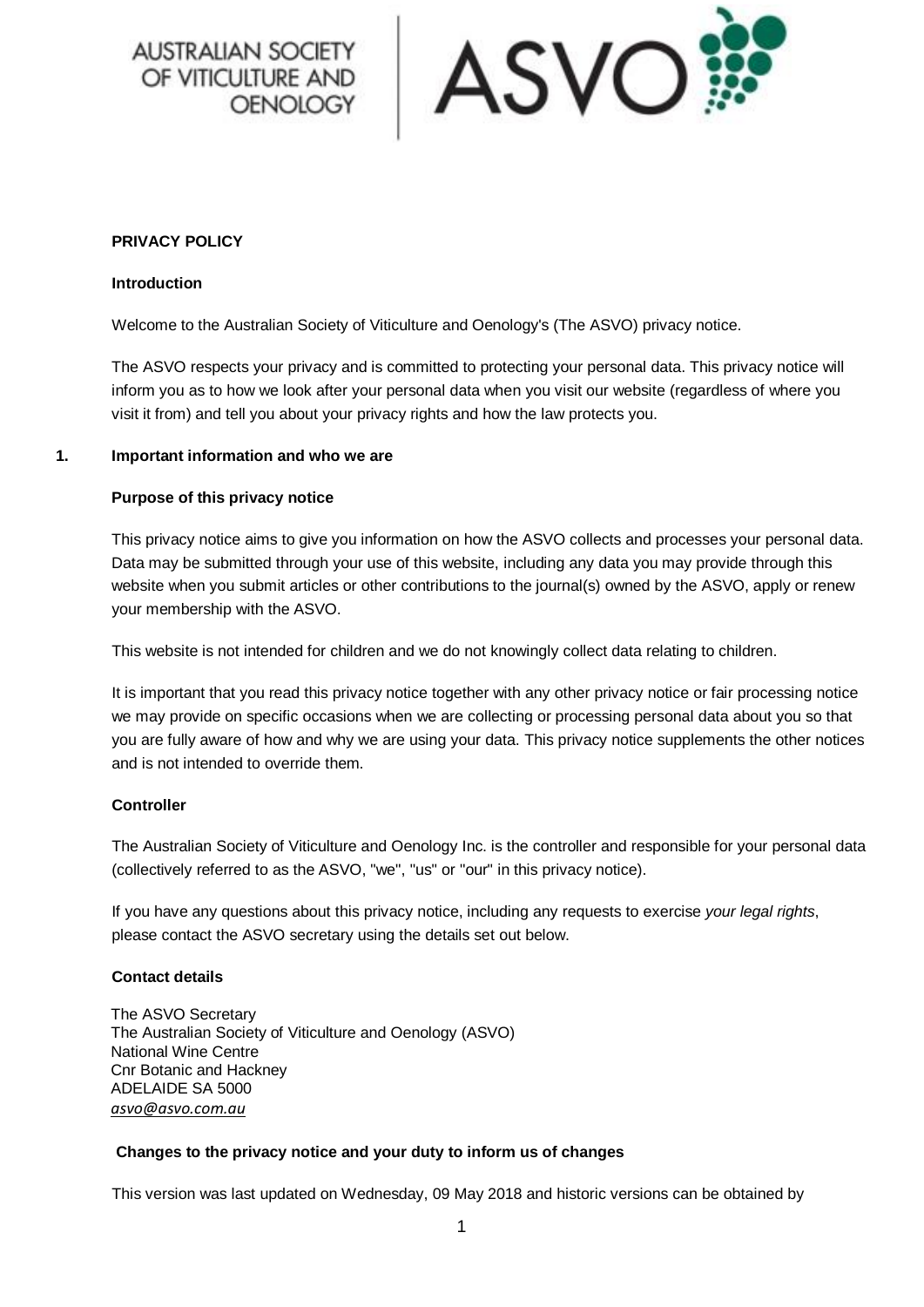



contacting us.

It is important that the personal data we hold about you is accurate and current. Please keep us informed if your personal data changes during your relationship with us.

#### **Third-party links**

This website may include links to third-party websites, plug-ins and applications. Clicking on those links or enabling those connections may allow third parties to collect or share data about you. We do not control these third-party websites and are not responsible for their privacy statements. When you leave our website, we encourage you to read the privacy notice of every website you visit.

#### **2. The data we collect about you**

Personal data, or personal information, means any information about an individual from which that person can be identified. It does not include data where the identity has been removed (anonymous data).

We may collect, use, store and transfer different kinds of personal data about you which we have grouped together follows:

- **Identity Data** includes first name, maiden name, last name, username or similar identifier, marital status, title, date of birth and gender.
- **Contact Data** includes billing address, delivery address, email address and telephone numbers.
- **Financial Data** includes bank account and payment card details.
- **Transaction Data** includes details about payments to and from you and other details of products and services you have purchased from us.
- **Technical Data** includes internet protocol (IP) address, your login data, browser type and version, time zone setting and location, browser plug-in types and versions, operating system and platform and other technology on the devices you use to access this website.
- **Profile Data** includes your username and password, purchases or orders made by you, your interests, preferences, feedback and survey responses.
- **Usage Data** includes information about how you use our website, products and services.
- **Marketing and Communications Data** includes your preferences in receiving marketing from us and our third parties and your communication preferences.

We also collect, use and share **Aggregated Data** such as statistical or demographic data for any purpose. Aggregated Data may be derived from your personal data but is not considered personal data in law as this data does **not** directly or indirectly reveal your identity. For example, we may aggregate your Usage Data to calculate the percentage of users accessing a specific website feature. However, if we combine or connect Aggregated Data with your personal data so that it can directly or indirectly identify you, we treat the combined data as personal data which will be used in accordance with this privacy notice.

We do not collect any **Special Categories of Personal Data** about you (this includes details about your race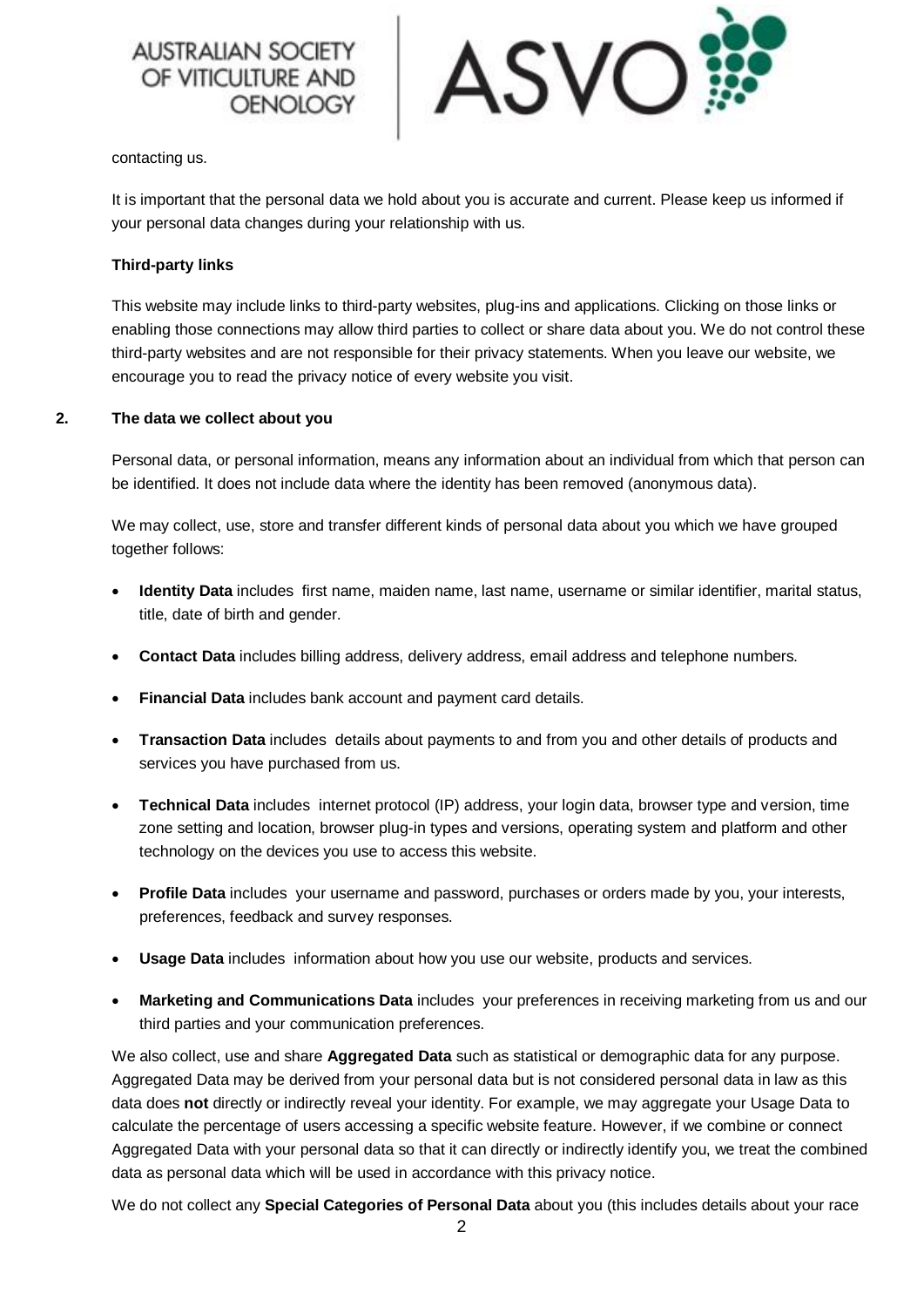# **AUSTRALIAN SOC** OF VITICULTURE AND OENOLOGY



or ethnicity, religious or philosophical beliefs, sex life, sexual orientation, political opinions, trade union membership, information about your health and genetic and biometric data). Nor do we collect any information about criminal convictions and offences.

# **If you fail to provide personal data**

Where we need to collect personal data by law, or to provide a service you have requested from us or under the terms of a contract we have with you, and you fail to provide that data when requested, we may not be able to perform the service or agreement we have or are trying to enter into with you (for example, to provide you with goods or services). In this case, we may have to cancel a product or service you have with us but we will notify you if this is the case at the time.

# **3. How is your personal data collected?**

We use different methods to collect data from and about you including through:

- **Direct interactions.** You may give us your Identity, Contact and Financial Data by filling in forms or by corresponding with us by post, phone, email or otherwise. This includes personal data you provide when you:
	- submit an article or other content for publication by us;
	- apply for or to renew membership with us;
	- apply for our products or services;
	- create an account on our website;
	- subscribe to our service or publications;
	- request marketing to be sent to you;
	- enter a competition, promotion or survey; or
	- give us some feedback.
- **Automated technologies or interactions.** As you interact with our website, we may automatically collect Technical Data about your equipment, browsing actions and patterns. We collect this personal data by using cookies, server logs and other similar technologies. We may also receive Technical Data about you if you visit other websites employing our cookies. Please see our cookie policy <https://www.asvo.com.au/about-the-society/disclaimer-and-privacy/cookie-policy/>*.*

# **4. How we use your personal data**

We will only use your personal data in compliance with applicable laws. Most commonly, we will use your personal data in the following circumstances:

- Where we need to perform services, you have requested from us or in accordance with a contract we are about to enter into or have entered into with you.
- Where it is necessary for our legitimate interests (or those of a third party) and your interests and fundamental rights do not override those interests.
- Where we need to comply with a legal or regulatory obligation.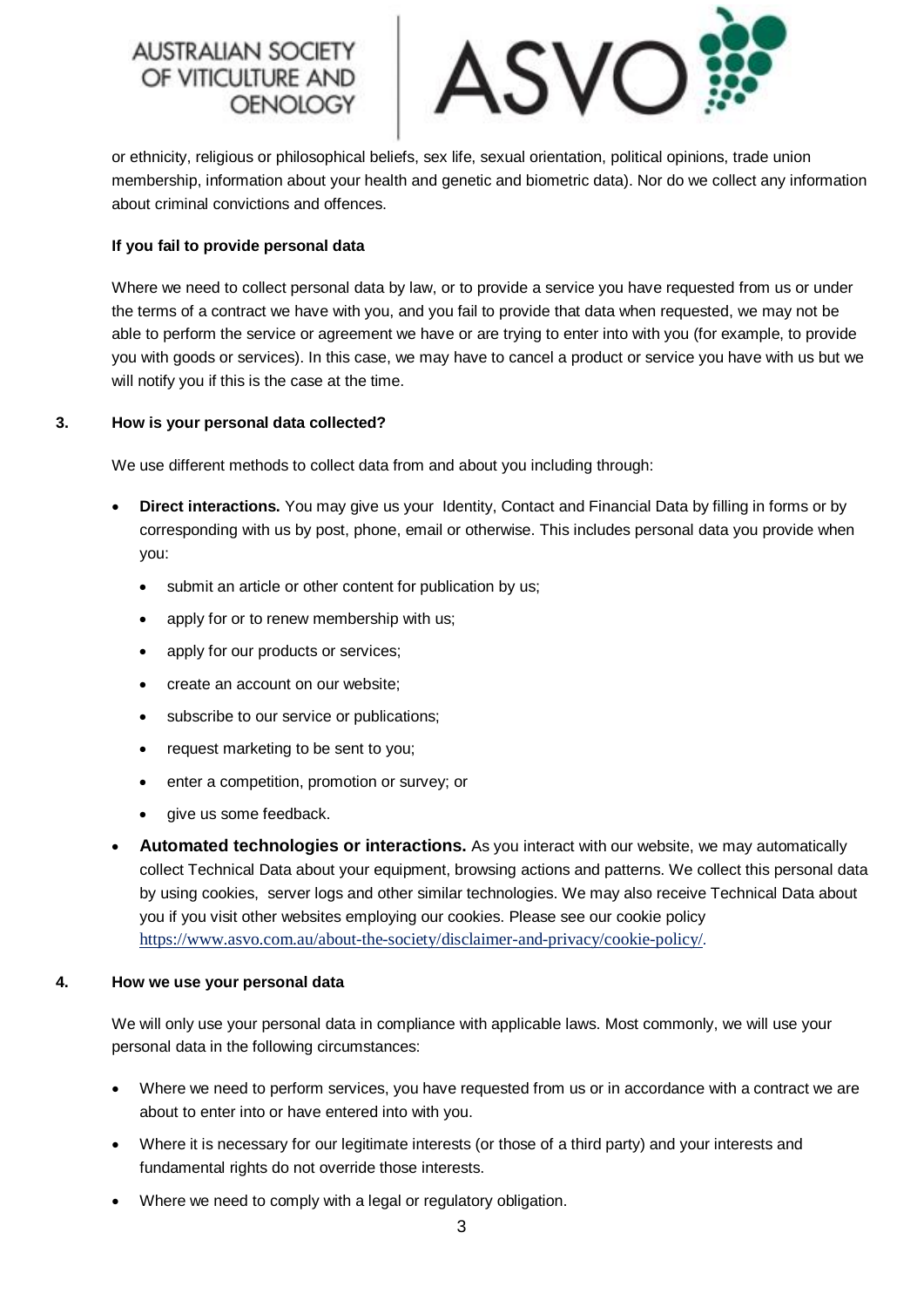**AUSTRALIAN SOCIETY** OF VITICULTURE AND **OENOLOGY** 



Generally, we do not rely on consent as a legal basis for processing your personal data other than in relation to sending third party direct marketing communications to you via email or text message. You have the right to withdraw consent to marketing at any time by [contacting us](mailto:asvo@asvo.com.au)*.*

## **Purposes for which we will use your personal data**

We have set out below, in a table format, a description of all the ways we plan to use your personal data, and which of the legal bases we rely on to do so. We have also identified what our legitimate interests are where appropriate.

Note that we may process your personal data for more than one lawful ground depending on the specific purpose for which we are using your data. Please [contact us](mailto:asvo@asvo.com.au) if you need details about the specific legal ground we are relying on to process your personal data where more than one ground has been set out in the table below.

| <b>Purpose/Activity</b>                                                                                                                                                                 | Type of data                                                                                           | Lawful basis for processing including basis<br>of legitimate interest                                                                                                                                                            |
|-----------------------------------------------------------------------------------------------------------------------------------------------------------------------------------------|--------------------------------------------------------------------------------------------------------|----------------------------------------------------------------------------------------------------------------------------------------------------------------------------------------------------------------------------------|
| To register you as a new<br>customer/member/author                                                                                                                                      | (a) Identity<br>(b) Contact                                                                            | Performance of services requested by you<br>from us and/or performance of a contract with<br>you                                                                                                                                 |
| To process and deliver your<br>order/services including:<br>(a) Manage payments, fees and<br>charges<br>(b) Collect and recover money owed<br>to us                                     | (a) Identity<br>(b) Contact<br>(c) Financial<br>(d) Transaction<br>(e) Marketing and<br>Communications | (a) Performance of a contract with you<br>(b) Necessary for our legitimate interests (to<br>recover debts due to us)                                                                                                             |
| To manage our relationship with you<br>which will include:<br>(a) Notifying you about changes to<br>our terms or privacy policy<br>(b) Asking you to leave a review or<br>take a survey | (a) Identity<br>(b) Contact<br>(c) Profile<br>(d) Marketing and<br>Communications                      | (a) Performance of a contract with you<br>(b) Necessary to comply with a legal obligation<br>(c) Necessary for our legitimate interests (to<br>keep our records updated and to study how<br>customers use our products/services) |
| To enable you to partake in a prize<br>draw, competition or complete a<br>survey                                                                                                        | (a) Identity<br>(b) Contact<br>(c) Profile<br>(d) Usage<br>(e) Marketing and<br>Communications         | (a) Performance of a contract with you<br>(b) Necessary for our legitimate interests (to<br>study how customers use our<br>products/services, to develop them and grow<br>our business)                                          |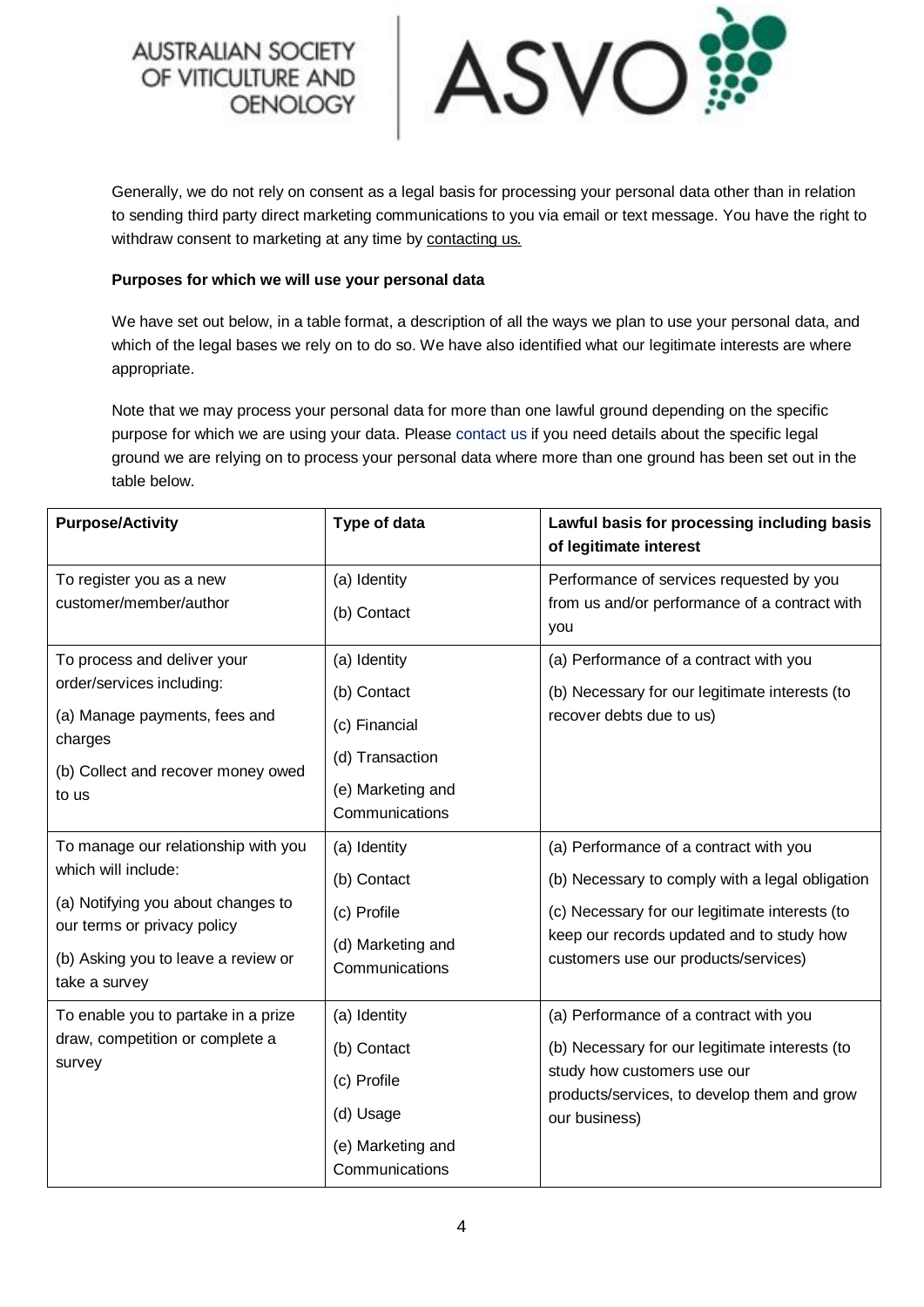# **AUSTRALIAN SOCIETY** OF VITICULTURE AND<br>OENOLOGY



| To administer and protect our<br>business and this website (including<br>troubleshooting, data analysis,<br>testing, system maintenance,<br>support, reporting and hosting of<br>data) | (a) Identity<br>(b) Contact<br>(c) Technical                                                                    | (a) Necessary for our legitimate interests (for<br>running our business, provision of<br>administration and IT services, network<br>security, to prevent fraud and in the context of<br>a business reorganisation or group<br>restructuring exercise)<br>(b) Necessary to comply with a legal obligation |
|----------------------------------------------------------------------------------------------------------------------------------------------------------------------------------------|-----------------------------------------------------------------------------------------------------------------|----------------------------------------------------------------------------------------------------------------------------------------------------------------------------------------------------------------------------------------------------------------------------------------------------------|
| To deliver relevant website content<br>and advertisements to you and<br>measure or understand the<br>effectiveness of the advertising we<br>serve to you                               | (a) Identity<br>(b) Contact<br>(c) Profile<br>(d) Usage<br>(e) Marketing and<br>Communications<br>(f) Technical | Necessary for our legitimate interests (to study<br>how customers use our products/services, to<br>develop them, to grow our business and to<br>inform our marketing strategy)                                                                                                                           |
| To use data analytics to improve our<br>website, products/services,<br>marketing, customer relationships<br>and experiences                                                            | (a) Technical<br>(b) Usage                                                                                      | Necessary for our legitimate interests (to<br>define types of customers for our products and<br>services, to keep our website updated and<br>relevant, to develop our business and to inform<br>our marketing strategy)                                                                                  |
| To make suggestions and<br>recommendations to you about goods<br>or services that may be of interest to<br>you                                                                         | (a) Identity<br>(b) Contact<br>(c) Technical<br>(d) Usage<br>(e) Profile                                        | Necessary for our legitimate interests (to<br>develop our products/services and grow our<br>business)                                                                                                                                                                                                    |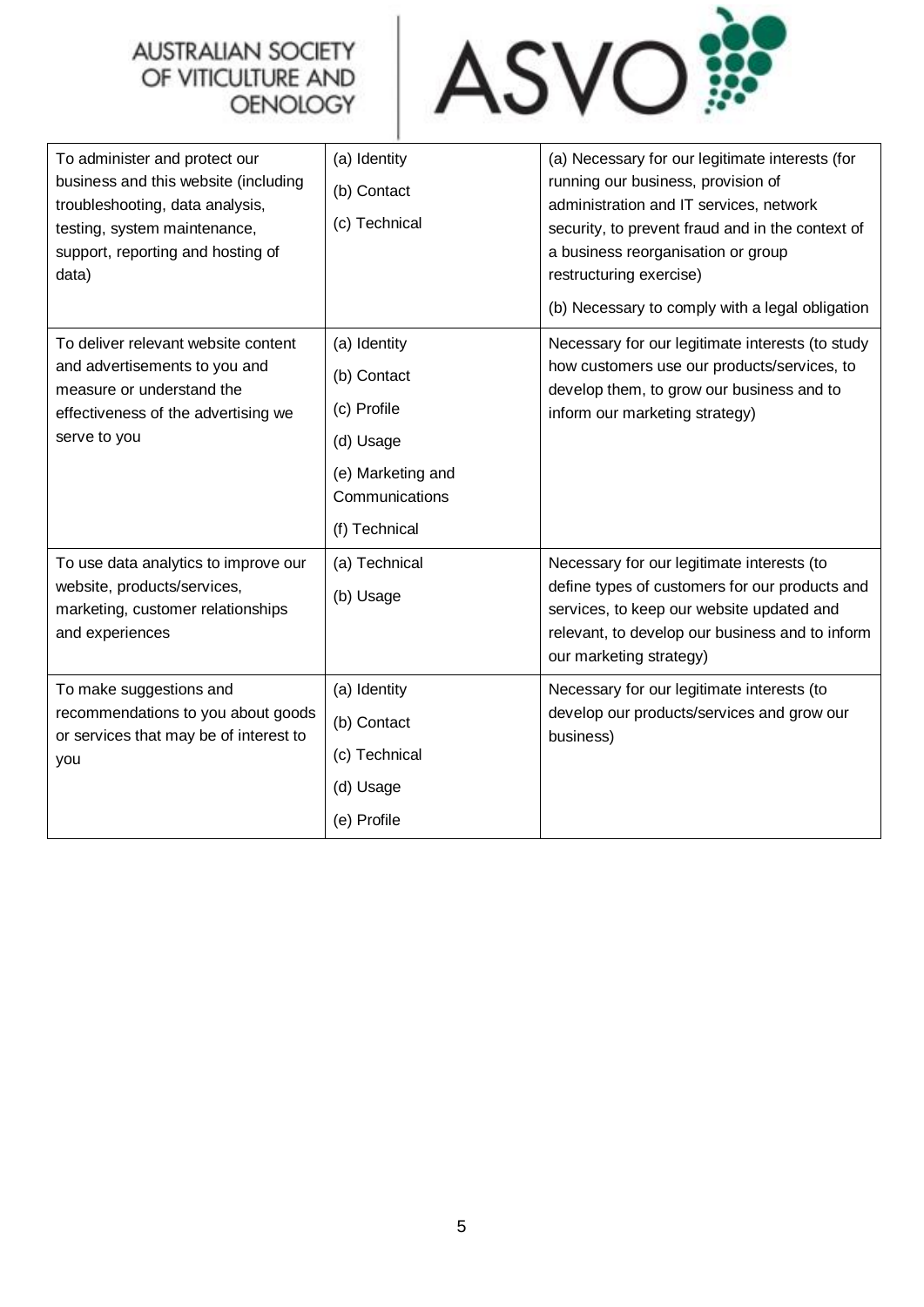# **AUSTRALIAN SOCIETY** OF VITICULTURE AND **OENOLOGY**



# **Marketing**

We strive to provide you with choices regarding certain personal data uses, particularly around marketing and advertising. We have established the following personal data control mechanisms:

# **Promotional offers from us**

We may use your Identity, Contact, Technical, Usage and Profile Data to form a view on what we think you may want or need, or what may be of interest to you. This is how we decide which products, services and offers may be relevant for you (we call this marketing).

You will receive marketing communications from us if you have requested information from us or purchased goods or services from us or if you provided us with your details when you entered a competition or registered for a promotion and, in each case, you have not opted out of receiving that marketing.

# **Third-party marketing**

We will get your express opt-in consent before we share your personal data with any company for marketing purposes.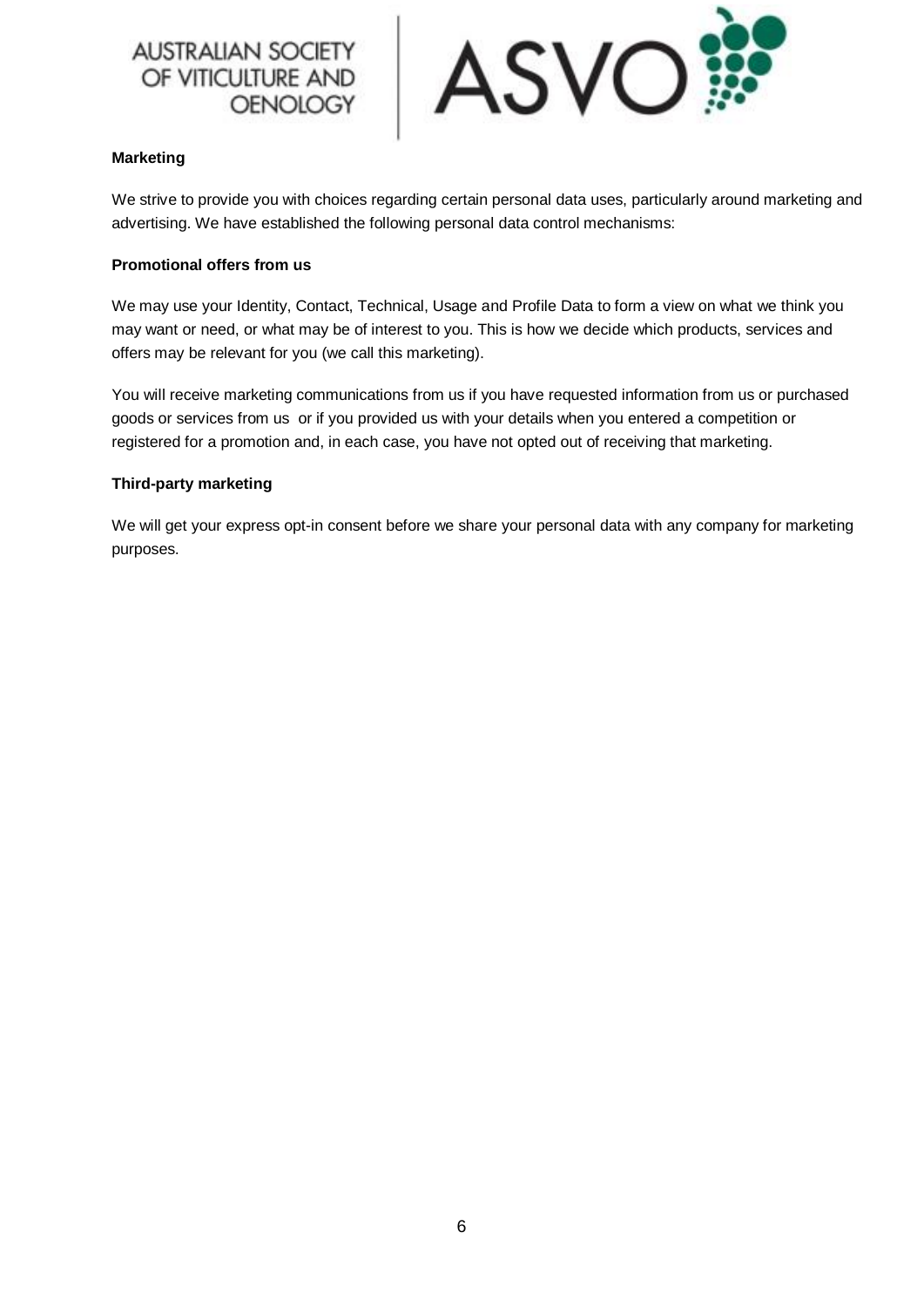# **AUSTRALIAN SOCIETY** OF VITICULTURE AND



# **Opting out**

You can ask us or third parties to stop sending you marketing messages at any time by logging into the website and checking or unchecking relevant boxes to adjust your marketing preferences or by following the opt-out links on any marketing message sent to you or by [contacting us](mailto:asvo@asvo.com.au) at any time.

# **Cookies**

You can set your browser to refuse all or some browser cookies, or to alert you when websites set or access cookies. If you disable or refuse cookies, please note that some parts of this website may become inaccessible or not function properly. For more information about the cookies we use, please see <https://www.asvo.com.au/about-the-society/disclaimer-and-privacy/cookie-policy/>

# **Change of purpose**

We will only use your personal data for the purposes for which we collected it, unless we reasonably consider that we need to use it for another reason and that reason is compatible with the original purpose. If you wish to get an explanation as to how the processing for the new purpose is compatible with the original purpose, please [contact us.](mailto:asvo@asvo.com.au)

If we need to use your personal data for an unrelated purpose, we will notify you and we will explain the legal basis which allows us to do so.

Please note that we may process your personal data without your knowledge or consent, in compliance with the above rules, where this is required or permitted by law.

# **5. Disclosures of your personal data**

We may have to share your personal data with the parties set out below for the purposes set out in the table in paragraph 4 above.

- Specific third parties such as
- Wiley Blackwell
- The Society's Editorial team (Editor in Chief, Deputy Editor, Associate editors)
- Third parties to whom we may choose to sell, transfer, or merge parts of our business or our assets. Alternatively, we may seek to acquire other businesses or merge with them. If a change happens to our business, then the new owners may use your personal data in the same way as set out in this privacy notice.

We require all third parties to respect the security of your personal data and to treat it in accordance with the law. We do not allow our third-party service providers to use your personal data for their own purposes and only permit them to process your personal data for specified purposes and in accordance with our instructions.

# **6. International transfers**

We are based in Australia and in submitting your data to us you consent to the transfer of your data to this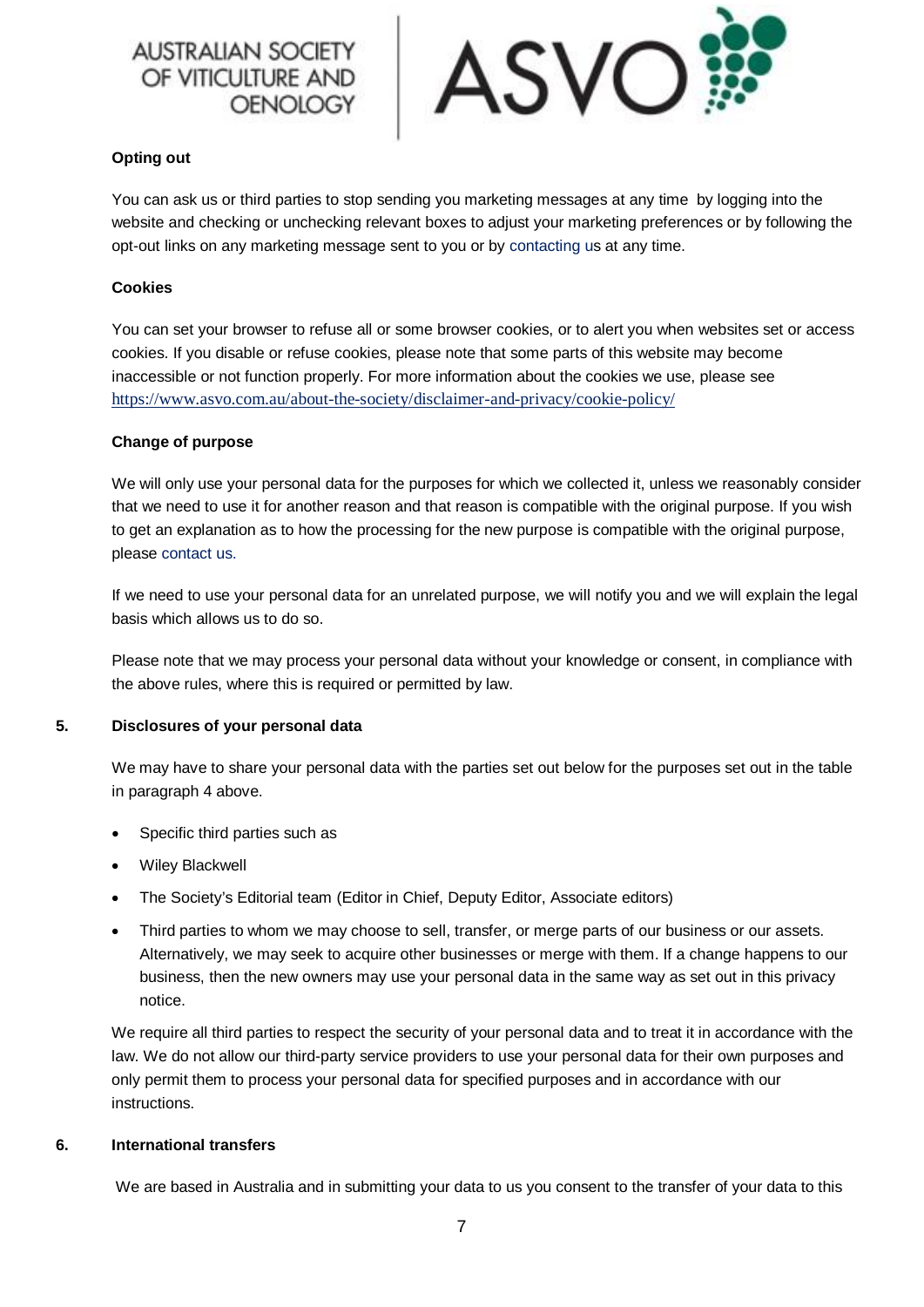# **AUSTRALIAN SOCIET** OF VITICULTURE AND **OENOLOGY**



country. Many of our external third parties are based outside this country and also outside the European Economic Area (**EEA**) so their processing of your personal data will involve a transfer of data outside Australia and the EEA.

Whenever we transfer your personal data out of Australia, which may include transfers to countries which do not have comparable levels of privacy protection to Australia and are not part of the EEA, we ensure a similar degree of protection is afforded to your data by ensuring at least one of the following safeguards is implemented:

- We may transfer your personal data to countries that have been deemed to provide an adequate level of protection for personal data by Australia and the European Commission. For further details on EEA countries, see European Commission: Adequacy of the protection of personal data in non-EU countries.
- Where we use certain service providers, we may use specific contracts approved by the European Commission which give personal data the same protection it has in Europe. This contract will also ensure that any service provider complies with laws of Australia in relation to international transfers. For further details, see European Commission: Model contracts for the transfer of personal data to third countries.
- Where we use providers based in the US, we may transfer data to them if they are part of the Privacy Shield which requires them to provide similar protection to personal data shared between the Europe and the US. For further details, see European Commission: EU-US Privacy Shield.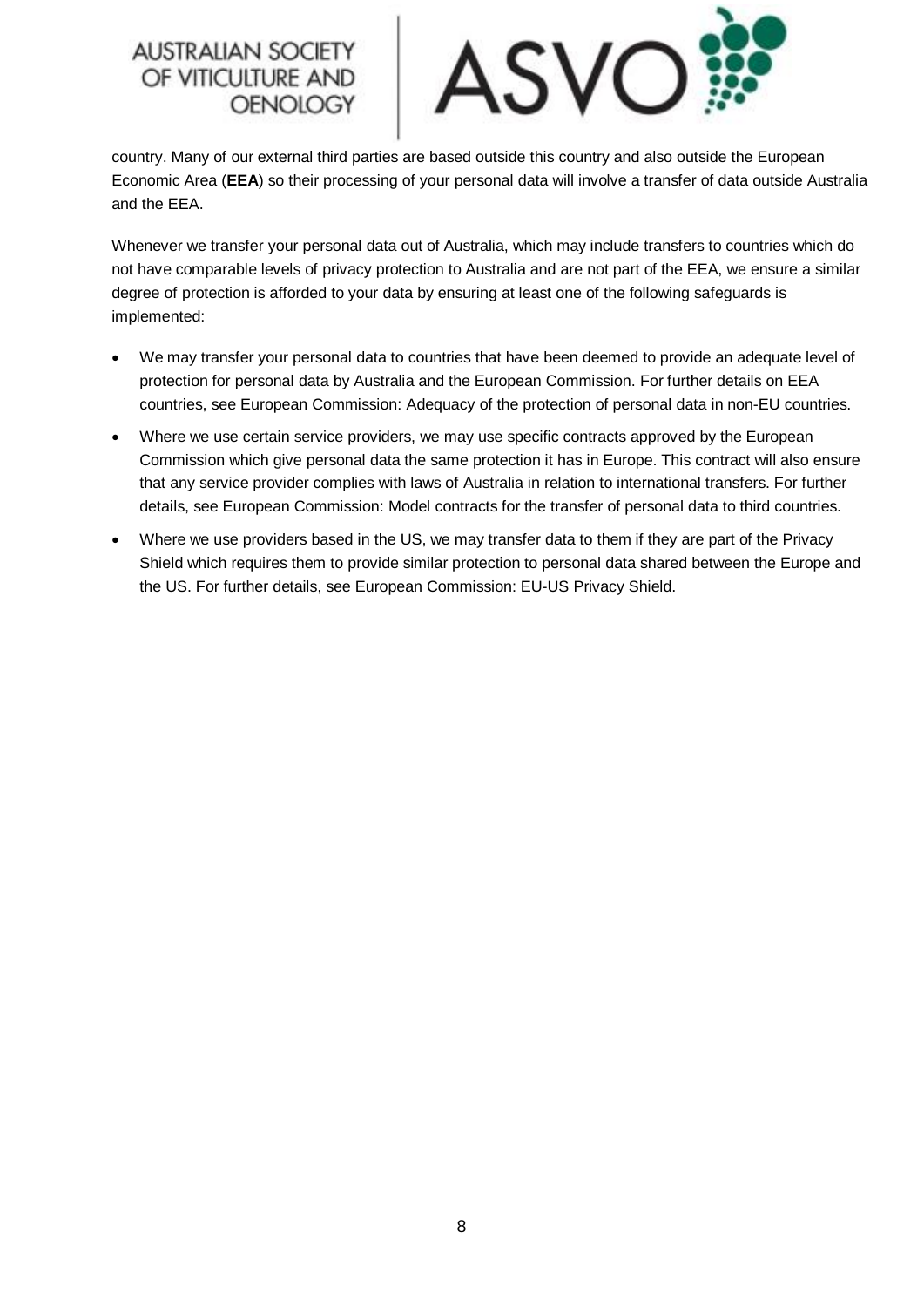**AUSTRALIAN SOC** OF VITICULTURE AND OENOLOGY



Please [contact us](mailto:asvo@asvo.com.au) if you want further information on the specific mechanism used by us when transferring your personal data out of Australia.

## **7. Data security**

We have put in place appropriate security measures to prevent your personal data from being accidentally lost, used or accessed in an unauthorised way, altered or disclosed. In addition, we limit access to your personal data to those employees, agents, contractors and other third parties who have a business need to know. They will only process your personal data on our instructions and they are subject to a duty of confidentiality.

We have put in place procedures to deal with any suspected personal data breach and will notify you and any applicable regulator of a breach where we are legally required to do so.

## **8. Data retention**

## **How long will you use my personal data for?**

We will only retain your personal data for as long as necessary to fulfil the purposes we collected it for, including for the purposes of satisfying any legal, accounting, or reporting requirements.

By law we have to keep basic information about our customers (including Contact, Identity, Financial and Transaction Data) for seven years after they cease being customers for tax purposes.

In some circumstances you can ask us to delete your data: see *Request erasure* below for further information.

In some circumstances we may anonymise your personal data (so that it can no longer be associated with you) for research or statistical purposes in which case we may use this information indefinitely without further notice to you.

#### **9. Your legal rights**

Under certain circumstances, you have rights under data protection laws in relation to your personal data. Please see the Glossary section of this Privacy Policy to find out more about these rights:

- Request access to your personal data.
- Request correction of your personal data.
- Request erasure of your personal data.
- Object to processing of your personal data.
- Request restriction of processing your personal data.
- Request transfer of your personal data.
- Right to withdraw consent.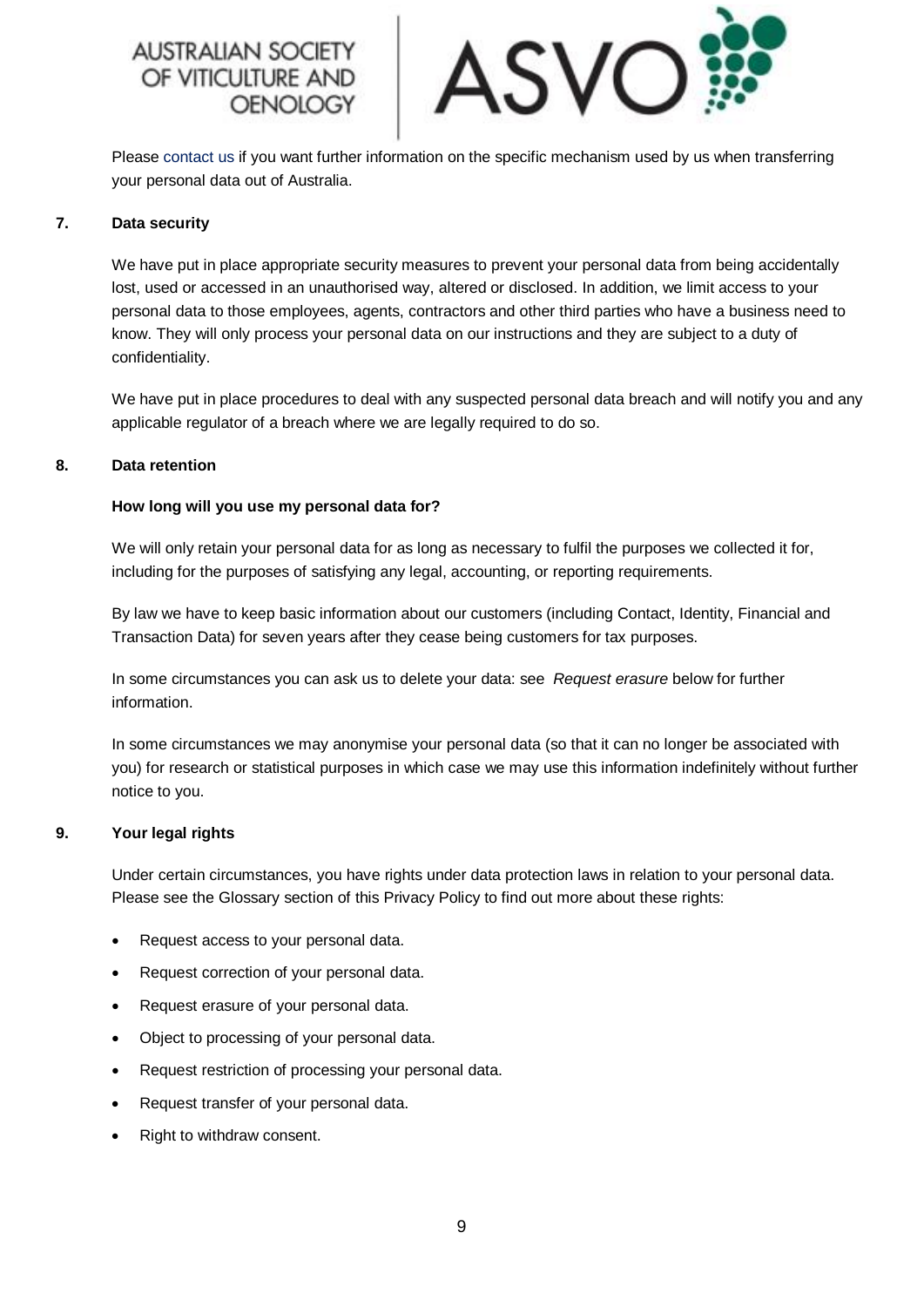# **AUSTRALIAN SOCIE** OF VITICULTURE AND OENOLOGY



If you wish to exercise any of the rights set out above, please [contact us](mailto:asvo@asvo.com.au)

## **No fee usually required**

You will not have to pay a fee to access your personal data (or to exercise any of the other rights). However, we may charge a reasonable fee if your request is clearly unfounded, repetitive or excessive. Alternatively, we may refuse to comply with your request in these circumstances.

## **What we may need from you**

We may need to request specific information from you to help us confirm your identity and ensure your right to access your personal data (or to exercise any of your other rights). This is a security measure to ensure that personal data is not disclosed to any person who has no right to receive it. We may also contact you to ask you for further information in relation to your request to speed up our response.

## **Time limit to respond**

We try to respond to all legitimate requests within one month. Occasionally it may take us longer than a month if your request is particularly complex or you have made a number of requests. In this case, we will notify you and keep you updated.

## **10. Glossary**

## **LAWFUL BASIS**

**Legitimate Interest** means the interest of our business in conducting and managing our business to enable us to give you the best service/product and the best and most secure experience. We make sure we consider and balance any potential impact on you (both positive and negative) and your rights before we process your personal data for our legitimate interests. We do not use your personal data for activities where our interests are overridden by the impact on you (unless we have your consent or are otherwise required or permitted to by law). You can obtain further information about how we assess our legitimate interests against any potential impact on you in respect of specific activities by [contacting us.](mailto:asvo@asvo.com.au)

**Performance of Contract** means processing your data where it is necessary for the performance of a contract to which you are a party or to take steps at your request before entering into such a contract.

**Comply with a legal or regulatory obligation** means processing your personal data where it is necessary for compliance with a legal or regulatory obligation that we are subject to.

# **YOUR LEGAL RIGHTS**

You have the right to:

**Request access** to your personal data (commonly known as a "data subject access request"). This enables you to receive a copy of the personal data we hold about you and to check that we are lawfully processing it.

**Request correction** of the personal data that we hold about you. This enables you to have any incomplete or inaccurate data we hold about you corrected, though we may need to verify the accuracy of the new data you